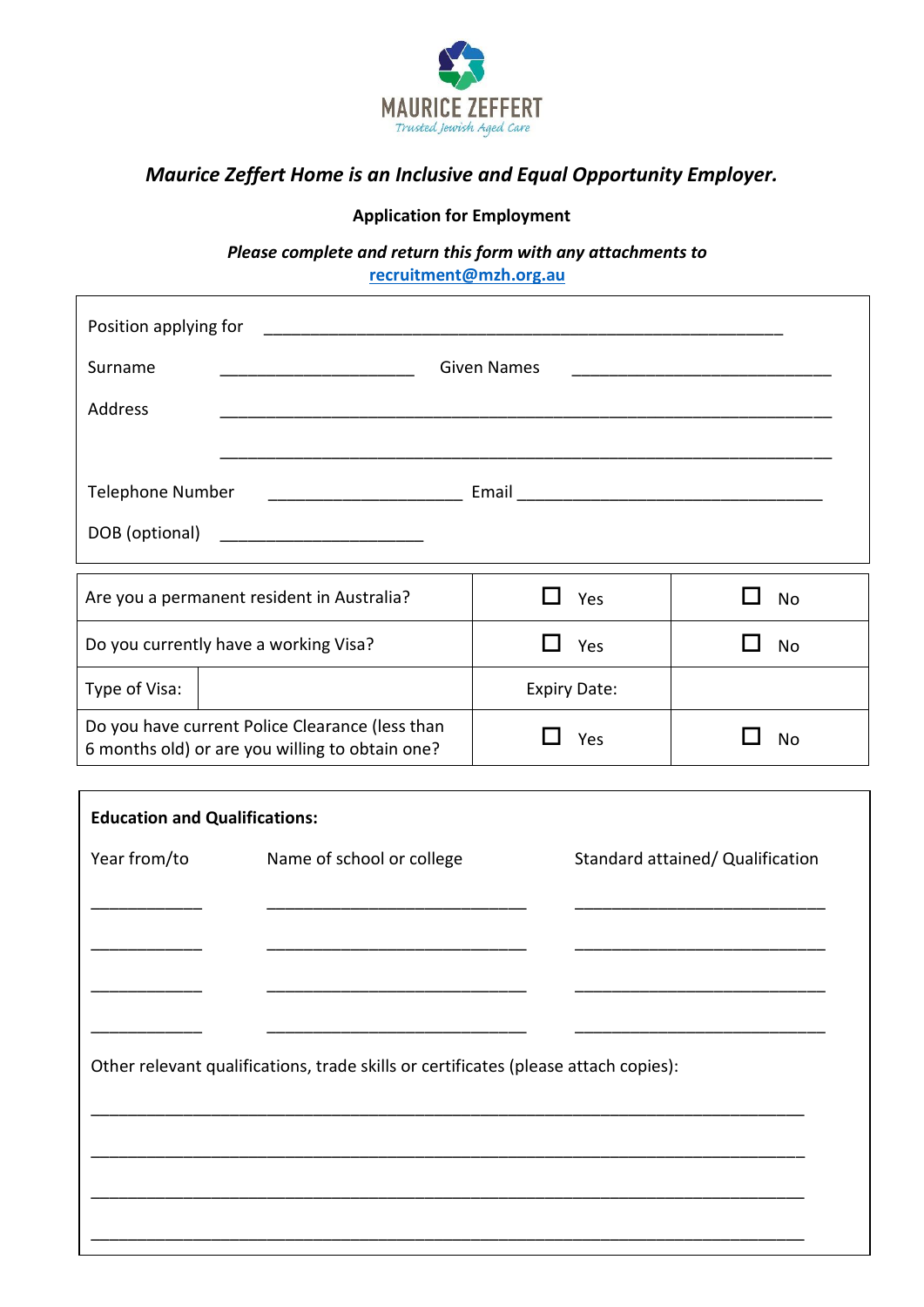| <b>Employment History:</b>     | (Please start with you present or most recent employment and work backwards) |
|--------------------------------|------------------------------------------------------------------------------|
| <b>Employment period</b><br>1. | Name and address of employer                                                 |
| Began                          |                                                                              |
| Ended                          |                                                                              |
| Reason for leaving             | Position held & main duties                                                  |
| <b>Employment period</b><br>2. | Name and address of employer                                                 |
| Began                          |                                                                              |
| Ended<br>Reason for leaving    | Position held & main duties                                                  |
|                                |                                                                              |
|                                | When could you commence employment with us?                                  |

## **Additional Information:**

Please add here any additional information relevant to the position eg: membership of any professional bodies, driver's licences, language, first aid, etc: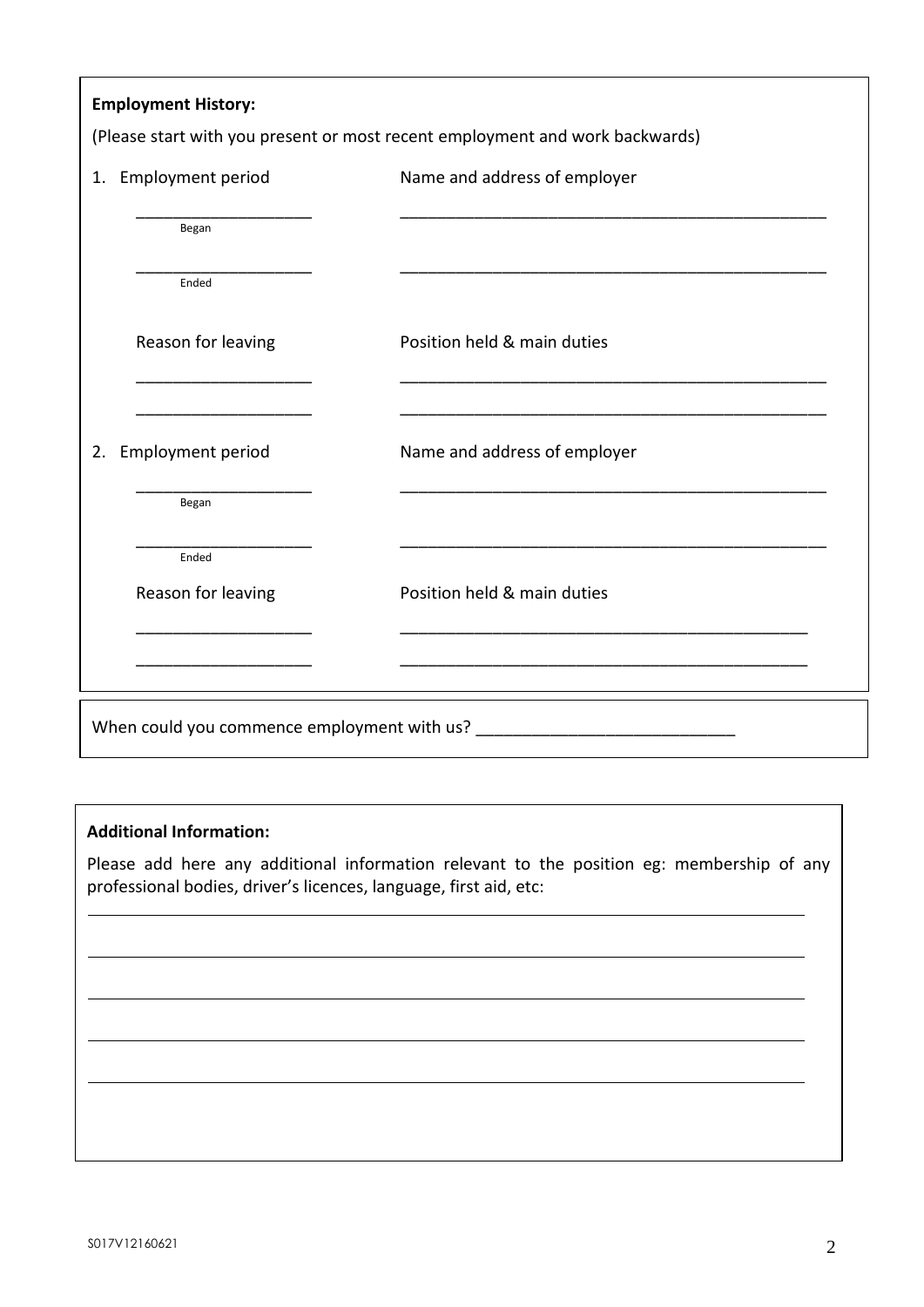# Are you prepared and available to work:

|                 | Monday | Tuesday | Wednesday | Thursday | Friday | Saturday | Sunday |
|-----------------|--------|---------|-----------|----------|--------|----------|--------|
| Morning shift   |        |         |           |          |        |          |        |
| Afternoon shift |        |         |           |          |        |          |        |
| Night shift     |        |         |           |          |        |          |        |
| Public Holidays |        |         |           |          |        |          |        |

## **Referees:**

Please provide the names, addresses and telephone numbers of three persons as work related referees from whom confidential reports may be obtained: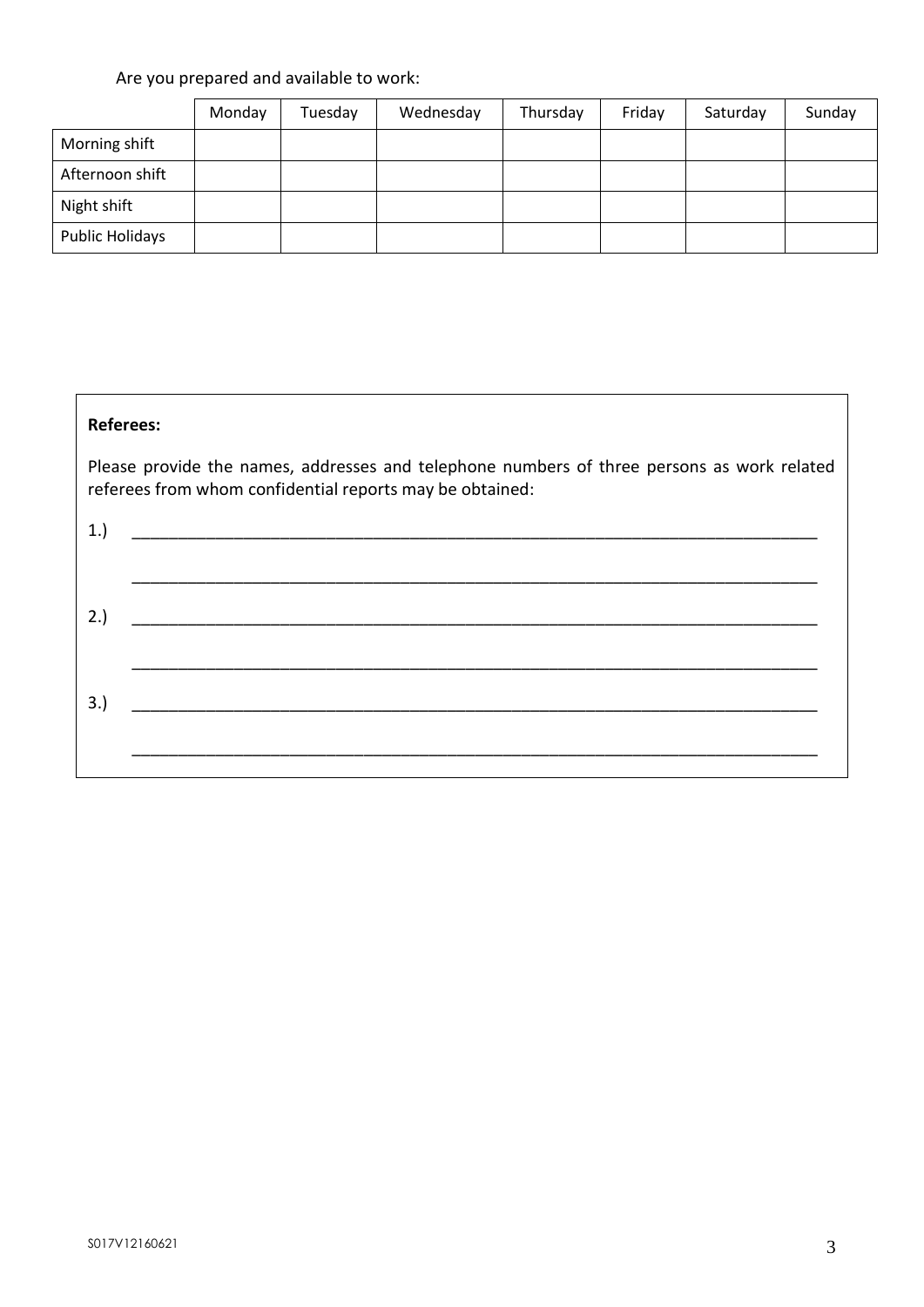### **Health:**

Please provide details of any previous or current medical condition or restriction, physical or otherwise, which may affect your ability to perform the essential requirements of the job.

This must include and medical condition or restriction arising from a previous workers' compensation claim. Failure to provide such information may jeopardize your rights to workers' compensation if a preexisting disability is aggravated at work (section 79 of the Workers' Compensation and Rehabilitation Act 1981).

**Section 79 of the Workers' Compensation and Injury Management Act (1981) gives a dispute resolution body discretion to refuse to award compensation which would otherwise be payable where it is proved that the worker has, at the time of seeking or entering employment in respect of which he claims for disability, willfully and falsely represented himself as not having previously suffered from the disability.**

Disclosure of a medical condition or restriction does not necessarily exclude an applicant from employment.

, hereby declare that the particulars on this form are to the best of my knowledge, correct and true.

Maurice Zeffert Home Inc encourages staff to have been vaccinated against certain diseases. Have you previously been vaccinated by any of the following Vaccines? Please tick the appropriate response and if yes, supply date of vaccination.

| <b>Vaccination Type</b>     | <b>NO</b> | <b>YES</b> | <b>DATE</b> |
|-----------------------------|-----------|------------|-------------|
| <b>Hepatitis A</b>          |           |            |             |
| <b>Hepatitis B</b>          |           |            |             |
| Influenza*                  |           |            |             |
| Pertussis - Whooping Cough  |           |            |             |
| MMR - Measles/Mumps/Rubella |           |            |             |
| Varicella - Chicken Pox     |           |            |             |
| $COVID-19 - Coronavirus$ #  |           |            |             |
| Pfizer                      |           | Dose 1     |             |
| Astrazeneca                 |           | Dose 2     |             |

*Notes:* \*In Western Australia, it is a compulsory legal requirement that all visitors to aged care facilities have a current influenza vaccination, unless you have a medical exemption and provide evidence of this.

# It is not mandatory to disclose your COVID-19 vaccination to employers.